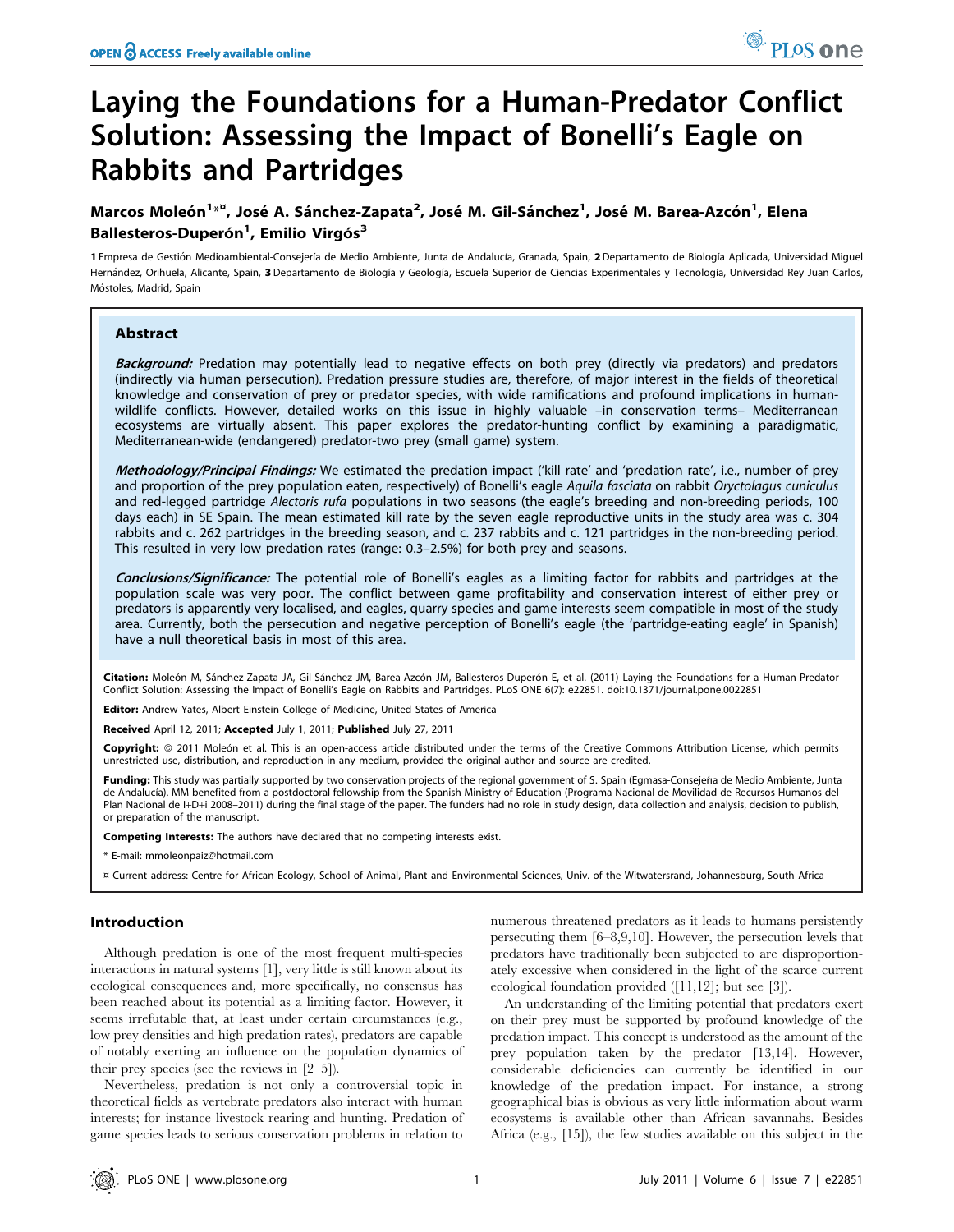scientific literature have been almost exclusively conducted in northern latitudes of Europe and North America (e.g., [3]). Since the final result of each specific interaction depends on its ecological context, applying the conclusions drawn from these studies to other ecosystems usually proves difficult. Therefore, undertaking studies in, for example Mediterranean climates, has been considered an urgent necessity [3].

In this study we explore the predator-hunting conflict by examining a paradigmatic, Mediterranean-wide (endangered) predator-two prey system.

#### The conflict

In the Iberian Peninsula, the red-legged partridge Alectoris rufa, and particularly the rabbit Oryctolagus cuniculus, are crucial prey for the large community of vertebrate predators (see the up-to-date reviews in [16,17]). Thus the population viability of many raptors and carnivores largely depends on the management and conservation of these prey species. In parallel, rabbits and partridges are the most valuable small game species in hunting terms in the Iberian countries, with more than 4 million and 3 million, respectively, shot annually in Spain (Spanish Ministry of Environment, and Rural and Marine Affairs, http://www.marm. es/). Moreover, areas dedicated to small game hunting profusely spread throughout the Peninsula (up to 80% of the surface area in some regions; [18]), where hunting activity is a traditional yet increasingly important economic resource and pastime activity [19]. In fact, some agro-environmental schemes are highly dependent on hunting for survival, and small-game activities often require increased hunting yields to guarantee future profitability [9]. As expected, the illegal persecution of raptors and carnivores by hunters and game managers is a long-term habitual practice in this area [9,20]. Until the late 1960s, the Spanish government paid to kill predator species, which are now threatened and even critically endangered. After banning killing schemes, further illegal hunting and poisoning of predators has continued until the present-day [21,22]. For conservationists, such human pressure implies serious concerns as it has been shown to affect the largescale spatio-temporal population dynamics of high conservation value species (e.g., [23]). Moreover, this is an outstanding conflict not only from a local, national perspective because a large number of Spanish predators are endangered at both the national and international levels, and Spain houses the largest European and even world populations of many of them (see Table S1).

Bonelli's eagle Aquila fasciata is a good example of this situation. This species, with three quarters of the European population in Spain, is a threatened raptor in Mediterranean countries, and is considered ''endangered'' in Europe (SPEC 3 level; [24]; Table S1). One of the most important underlying causes is non-natural mortality directly related to hunting and game management [25]. In Spain, Bonelli's eagle is the principal known predator of adult red-legged partridges and one of the most important consumers of rabbits (see the up-to-date reviews in [16,26]). Yet despite the apparent connection between this raptor's feeding habits and a large part of the persecution it suffers, an approximation of this species's predation impact on rabbits or partridges has never been done.

Here we estimate the predation impact (the 'kill rate' –number of prey consumed by the predator– and the 'predation rate' – percentage of the prey population consumed by the predator–; e.g. [3]) of Bonelli's eagle on rabbit and partridge populations during two periods (the eagle's breeding and non-breeding seasons). This was performed in a typically Mediterranean habitat in SE Spain for the ultimate purpose of being able to contribute to the design of ecologically-based strategies that reconcile the conservation of raptors and game species with game management in such environments.

## Materials and Methods

#### Ethics Statement

All the work was conducted in accordance with relevant national and international guidelines, and conforms to the legal requirements of the regional government (Regional Environmental Ministry of the Junta de Andalucía; permits A and B). Likewise, all efforts were made to minimize animals' suffering. All the work involving the manipulation of wild eagles (feeding trials) was supervised by trained veterinarians. Chicks involved in the feeding trials were taken from the wild for a reintroduction programme of the species in France (permission was obtained from the Regional Government upon the request of the Director of the Ligue pour la Protection des Oiseaux). Therefore, no additional specific approval was required by the Public Administration. In any case, optimal conditions (including food, temperature and space) were always made available to chicks, which were maintained in a centre specialising in animal care (Centro de Recuperación de Especies Amenazadas ''Quiebrajano'') for the duration of the trials. Eagle nest observations were undertaken from a distance using fieldscopes  $(20-60\times)$  with a view to minimising risk of disturbances. Collection of food samples in the surroundings of eagle nests was conducted once chicks had fledged.

#### Study area and Bonelli's eagle population

The study area (121 017 ha) is located in SE Spain (Fig. 1). The altitudinal range varies between 420 and 2027 m a.s.l. A typically Mediterranean climate predominates, with average temperatures of  $5.5-7.8$ °C in January and  $25.7-26.8$ °C in July. Annual rainfall is 460–606 mm of irregular distribution and primarily in spring and autumn. The area is characterised by a mosaic of habitats, with stands of pines (principally Pinus halepensis and P. pinaster), patches of Mediterranean scrub with scattered holm oaks Quercus ilex at various grades of development, and non-irrigated arable crop lands (cereals, olives and almonds). The whole area supports intense hunting activity, mainly small game, including rabbit and partridge shooting.

The study area included seven Bonelli's eagle territories in a matrix with an unoccupied habitat. This area can be considered representative of the regional population as a whole because it holds a similar density of pairs to that for the total population in the region [27], and the habitat characteristics (vegetation, topography, degree of humanisation, etc.) are also similar to those of the rest of the population [28]. All the breeding territories were visited annually (2002–2004) to check for occupation and to register productivity (number of fledglings per pair). Since no areas for juvenile dispersion were present inside the study area [29], floating individuals were not taken into account.

#### Diet and food requirements of Bonelli's eagles

Regurgitated pellet contents were used to quantify diet [30]. Following Real (1996; [30]), each prey species identified in one food pellet was counted as one individual. Regarding breeding season impact, pellets were collected in 2002, 2003 and 2004 on perches close to nests. For the impact estimate during the nonbreeding period, pellets were collected in autumn (September– December) of 2003. Data were considered valid for a territory only when  $>$ 20 prey were obtained (see [31] for minimum sample sizes in proportion data studies). However, the sample for the nonbreeding period in 2003 was insufficient because the eagles used known perches less frequently. Consequently, the diet analysis for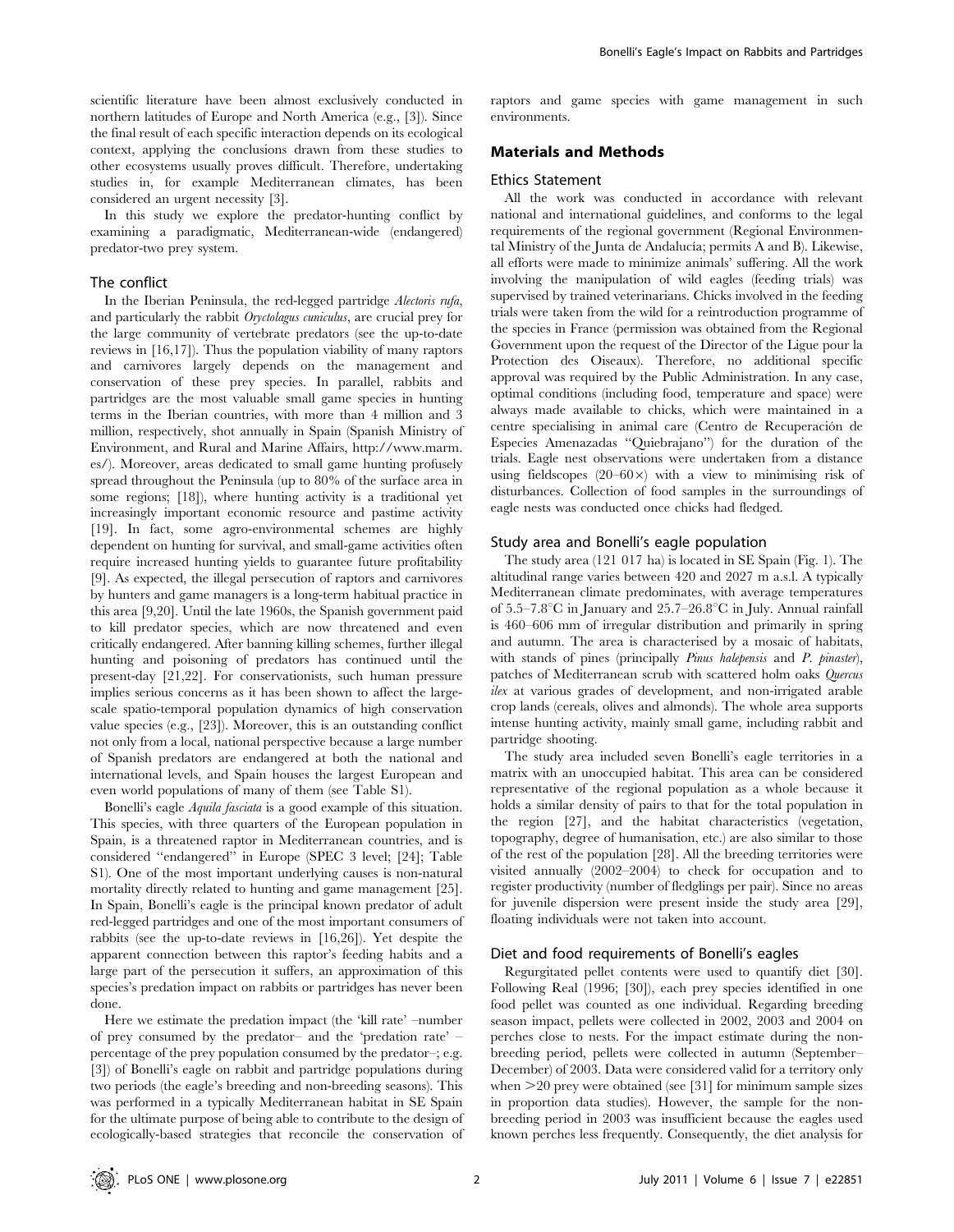

Figure 1. Study area. Straight black lines indicate the census transect routes. Red circles mark the nest or geometric centre of the nests used by each eagle pair during the study period. White areas indicate other habitat categories (urban or industrial areas, irrigated crops, river valleys, etc.). doi:10.1371/journal.pone.0022851.g001

this period was complemented with the pellets collected in the autumns of 1998–2002 and 2004–2006. Combining these data was possible given the absence of important interannual variations in the diet of Bonelli's eagles in this population during the nonbreeding period ([18]; moreover, there were no differences noted during the breeding period; [28]). Furthermore, available hunting bag statistics for the province of Granada (1998–2003) reflect strong stability in the density of the main Bonelli's eagle' prey species; i.e., rabbits and partridges (Spanish Ministry of Environment, and Rural and Marine Affairs, http://www.marm.es/).

Diet data are expressed in terms of relative frequency (%N) and percentage of biomass consumed (%B). The methodology followed to calculate the biomass consumed and eagles' food requirements is found in Text S1 and Table S2.

#### Prey densities (DP)

Counts of rabbits and red-legged partridges were done in the springs of 2002, 2003 and 2004, and in autumn 2003. This gave a total of  $99 \times 2$ -km long linear transects in each period (always the same; Fig. 1). Transects were stratified by habitats [32] so that the proportion of each different habitat crossed by the transects was similar to the proportion of habitats in the study area. Paths, forest tracks, roads and level-line routes were avoided, unless a transect coincided with any of these by chance [33]. Transects were undertaken on foot by the same three observers (mean speed: 3.1 km/h; range: 1.6–4.8 km/h) in the early morning or late evening. Rainy and windy days were avoided. Prior to the census, these observers undertook five practice transects to standardise their perceptions of distances.

To calculate rabbit densities, the method of Palomares et al. (2001; [33]) was employed, an accurate method for low-medium rabbit density areas like ours in which the confident use of other modelling procedures is prevented. In agreement with these authors, rabbit abundance was estimated by the following regression line (P<0.0001,  $r^2 = 0.97$ ): "absolute rabbit densi $ty = 0.57$  ×number of rabbits observed within 10 m of each side of the transect line per km walked''. The figure of 10 m to diminish among-habitat differences in visibility was established [33].

Partridge densities were estimated using the DISTANCE 5.0 free software [34]. Before model fitting, data were grouped into 10 m intervals to improve the model fit and to reduce measurement biases. In a first step of the analysis, five a priori useful models were employed: a uniform key function with either cosine or polynomial series expansion, a half-normal key function with either cosine or Hermite polynomial series expansion, and a Hazard rate key function with cosine series expansion. The detection function was obtained using all the survey transects to obtain a sufficient number of contacts in order to produce accurate estimates of population density. Model selection was based on a minimum AIC score and on chisquared goodness-of-fit tests.

In spring, censuses were undertaken between mid-March and the end of April (halfway through the eagle breeding cycle), between the end of the partridge hunting period and the start of the partridge breeding period, such that this prey's minimum annual population was estimated (the breeding stock; [35]). Given the species life cycle [35,36], little change in density could then be estimated throughout the spring study period. For rabbits, the spring census dates coincided with the species' principal phase of annual population growth (maximum population levels are reached in June–July; [36–38]). In autumn, censuses were undertaken between mid-September and the end of October, at the beginning of the eagle's non-reproductive period, and coincided with both minimum rabbit population densities (see earlier references) and a phase of high partridge population levels [36].

#### Predation impact and sensitivity analysis

In order to estimate the predation impact of all the reproducing pairs of Bonelli's eagle (adult pairs plus chicks in the breeding season and only adults in the non-breeding season) on the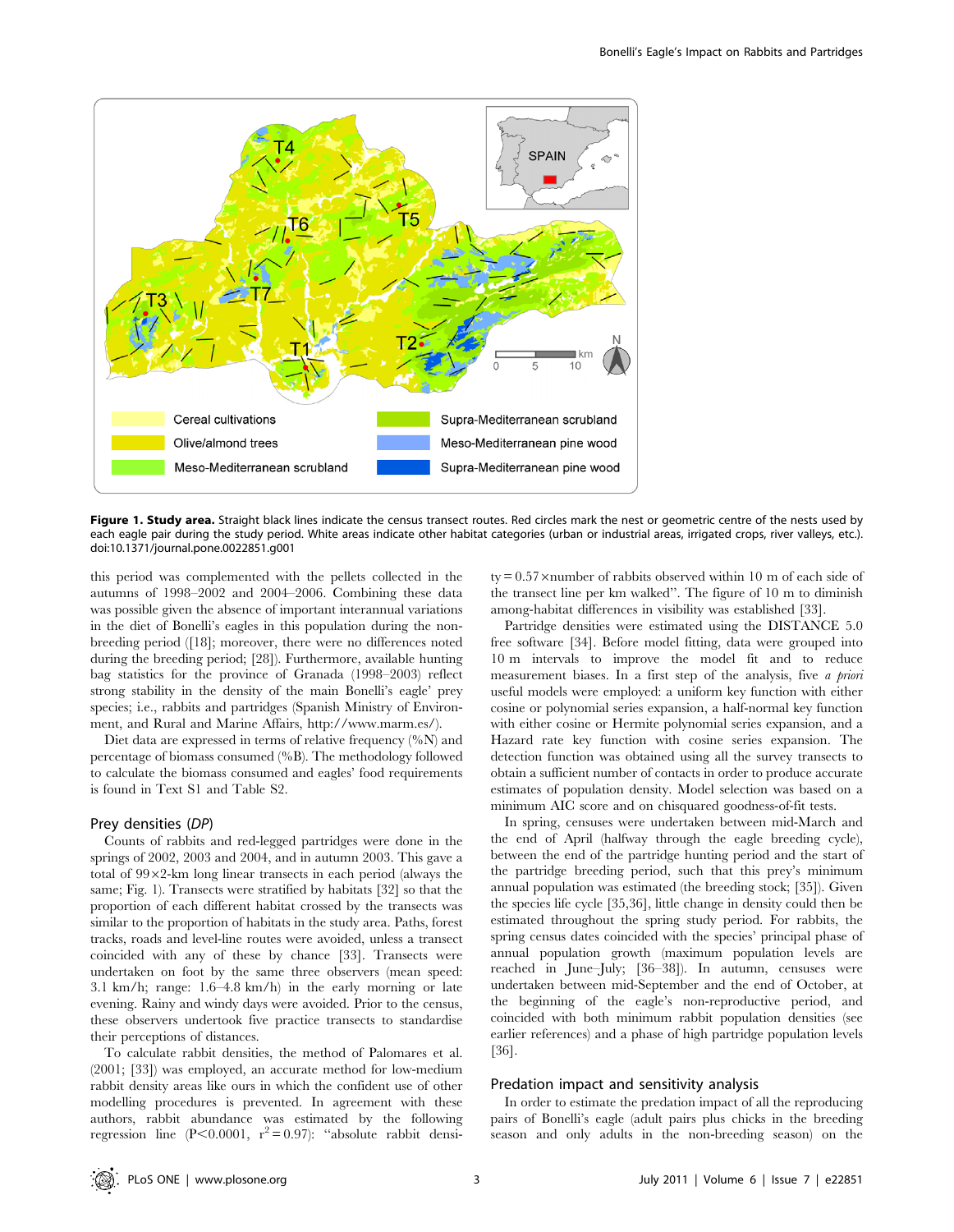respective rabbit and partridge populations in the study area, an adaptation of the formula employed by Lindén and Wikman (1983; [39]) was used:

## $NP = [(CF + CM + CY)PPB]/PW,$

where  $\overline{NP}$  is the number of prey (rabbits or partridges) captured by eagles,  $CF$  is consumption by females (number of females $\times$ length of study period×female daily dietary requirements),  $CM$  is  $\alpha$  consumption by males (number of males $\times$ length of study period×male daily dietary requirements),  $CT$  is consumption by chicks (number of chicks $\times$ consumption of a chick; calculated exclusively for the breeding period), PPB is proportion of the prey biomass (rabbit or partridge) in the eagle's total diet (in the breeding or the non-breeding period, depending on the case), and PW is the corrected average prey (rabbit or partridge) weight. PW represents the mean useable biomass of rabbits or partridges, i.e., 774.7 / 816.9 g and 364.8 g, respectively (see Text S1).

The predation impact was estimated for two different periods depending on eagle phenology: the breeding (in 2003, 2003 and 2004) and the non-breeding season (in 2003). The Bonelli's eagle reproductive period in the study area lasts approximately 100 days (from mid-February to the end of May), including 40 incubation days and 60 days during which chicks remain in the nest [40]. In order to make the results comparable, a 100-day period for the non-breeding period was also considered, from the beginning of September (when the juvenile dependency period had ended and the young had left the study area; [36]; pers. obs.) until mid-December (when the majority of eagles had commenced a new breeding cycle; e.g., nest construction and pair bonding; pers. obs.). This non-breeding period well overlaps the main hunting period of rabbits and partridges in S Spain. The periods between the breeding and non-breeding seasons defined above were not included as they were expected to support intermediate predation pressure values given both the eagles' energy demand throughout the year and prey life cycles (see above).

After subjecting the estimated parameters to a sensitivity analysis (see Text S2 and Table S3), the impact results are offered as the number of rabbits / partridges consumed and the percentage of the rabbit / partridge population consumed ('kill rate' and 'predation rate', respectively) by eagles for each period (reproductive and non-reproductive).

## Results

#### Bonelli's eagle population and diet

The Bonelli's eagle population in the study area remained constant in seven territories. All the pairs comprised adults. Mean productivity was 1.43 fledglings/pair in all three study years.

Overall, rabbits were the principal prey in spring  $(n = 466$  prey items;  $n = 6$  studied pairs) in both relative frequency (32.8%) and ingested biomass (52.9%) terms. Red-legged partridges were the second most important prey during this period, with 28.0% relative frequency and 22.4% of ingested biomass terms. Pigeons (c. 70% Columba livia and c. 30% C. palumbus) were the third most frequently consumed prey, with values close to those of partridges (19.6%N and 17.1%B). The remaining prey appeared in proportions of  $\langle 10\% \rangle$ . The autumn diet (n = 147 prey; n = 3) studied pairs) included increased rabbit consumption (42.7%N and 63.0%B), while that of partridge decreased and dropped to become third in importance (18.3%N and 12.4%B) and below that of pigeons (21.6%N and 14.4%B). Once again, the remaining prey appeared as a low proportion (Fig. 2).

## Predation impact

The eagle population (7 pairs) in the study area consumed an average estimate of c. 304 rabbits (minimum and maximum in the three study years: c. 278–341) and c. 262 partridges (minimum and maximum in the three study years: c. 224–304) during the reproductive period, as well as c. 237 rabbits and c. 121 partridges in the non-reproductive period (Table 1). Accordingly, the total eagle population consumed an average of 1.38% of the rabbits (range at a 10% error in DP: 0.88–2.04%; range at a 50% error in DP:  $0.64-2.51\%$ ) and 1.26% of the partridges (range at a  $10\%$ ) error in DP: 0.85–2.01%; range at a 50% error in DP: 0.62– 2.47%; Table 2) censussed in the study area during the breeding period. Predation rates in the non-breeding period were 1.55% for rabbits (range at a 10% error in DP: 1.42–1.68%; range at a  $50\%$ error in DP: 1.03–2.07%) and 0.42% for partridges (range at a 10% error in DP: 0.38–0.46%; range at a 50% error in DP: 0.28– 0.56%; Table 2).

## Discussion



Bonelli's eagle predation rates on rabbits and red-legged partridges in the study area were extremely low (0.3–2.5%; see

Figure 2. Bonelli's eagle diet in the study area during the breeding (a) and non-breeding (b) periods. Dark bars: percentage of biomass consumed (%B); light bars: relative frequency (%N); RAB: rabbit; OM: other mammals; PAR: red-legged partridge; PIG: pigeons; COR: corvids; OB: other birds; REP: reptiles. doi:10.1371/journal.pone.0022851.g002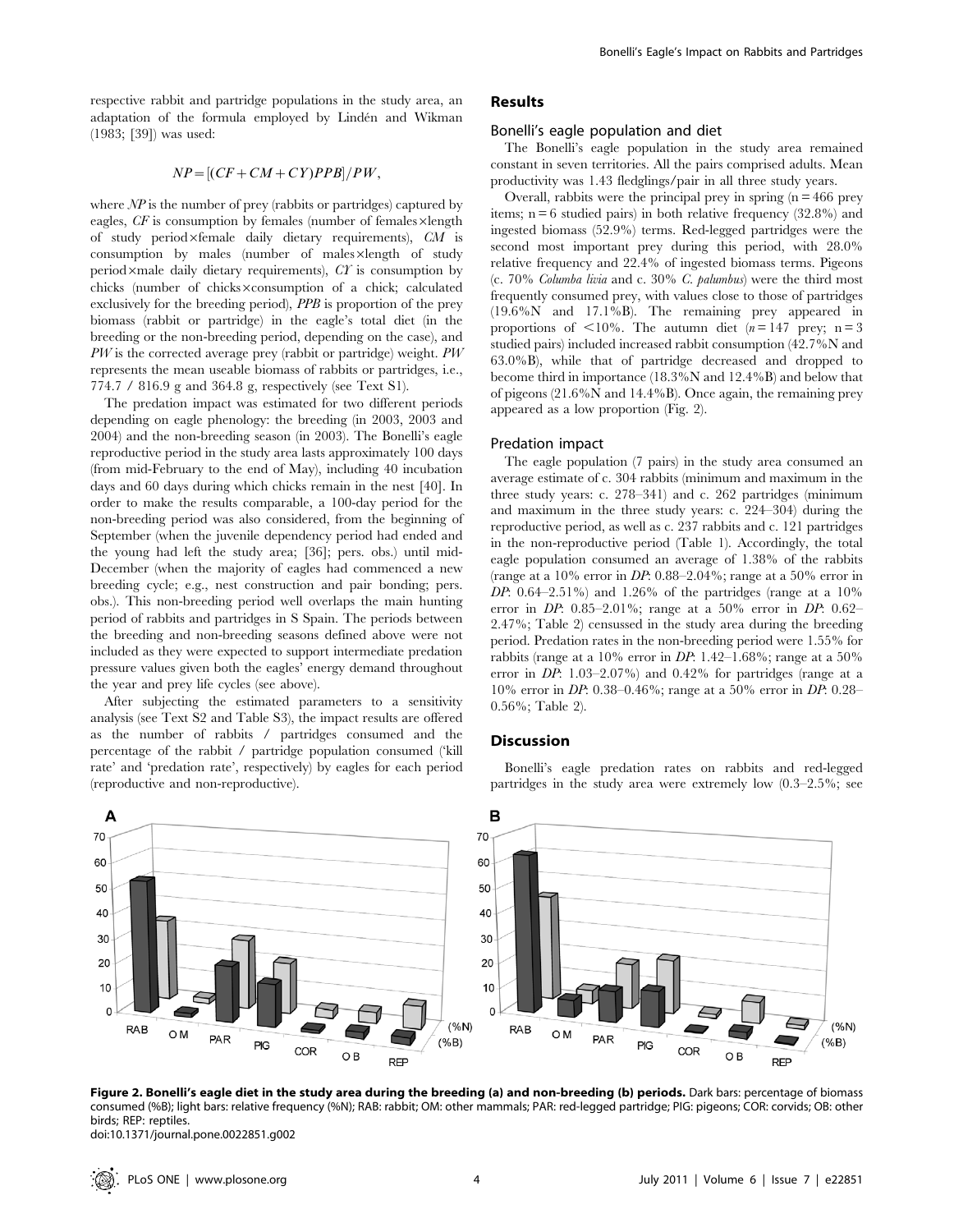Table 1. Frequency (relative, N, and of the biomass consumed, B) of rabbits and red-legged partridges in Bonelli's eagle diet and the kill rates of these prey in the study area.

| Period          | Year | No. of<br>prey | % of rabbit<br>in diet (N) | % of rabbit<br>in diet (B) | No. of rabbits<br>eaten | % of partridge<br>in diet (N) | % of partridge<br>in diet (B) | No. of<br>partridges eaten |
|-----------------|------|----------------|----------------------------|----------------------------|-------------------------|-------------------------------|-------------------------------|----------------------------|
| <b>Breeding</b> | 2002 | 169            | 33.55                      | 56.85                      | 340.5                   | 21.47                         | 17.62                         | 224.1                      |
| Breeding        | 2003 | 193            | 25.91                      | 46.44                      | 278.1                   | 23.34                         | 20.23                         | 257.3                      |
| <b>Breeding</b> | 2004 | 104            | 28.31                      | 48.96                      | 293.2                   | 27.83                         | 23.90                         | 304.0                      |
| Non-breeding    | 2003 | 423            | 35.34                      | 56.07                      | 237.4                   | 17.92                         | 12.74                         | 120.8                      |

doi:10.1371/journal.pone.0022851.t001

Text S3 for potential biases in estimates) for both the breeding and non-breeding periods. For partridges, these figures were generally well below those reported by other studies of predator impact by raptors on game birds in Europe (Table S4), and were at least one order lower in magnitude than those mentioned in studies showing consistent evidence for prey limitation ([14,41]; range of spring predation rates on adult birds for these studies: 11–32%). Bonelli's eagle's low population density deriving from its greater territorial requirements compared to other raptors, can be considered the principal cause of its low predation impact on partridges. For example, goshawk density in Finland was almost 10 times higher than that of Bonelli's eagles in our study area [39], and those of falcons and harriers in Scotland were 5–17 and 10–36 times higher, respectively [42]. There are no specific European studies available on the impact of raptors on rabbits, and the very few studies which deal with the effect of all predators (mammals and raptors) on this species in Europe (conducted outside the Mediterranean range) indicate that predation has a minor influence, or may be even limiting but only at very low rabbit densities [43,44].

If we remove the effect of nestling prey intake, the rabbit kill rates of Bonelli's eagles were practically the same between the nonbreeding period studied and both the previous and subsequent breeding periods. The predation rate values obtained were distinct given seasonal differences in the rabbit population. Thus, the impact of adult eagles was higher during the non-breeding season than during both the preceding and following breeding seasons. The increase noted in rabbits' relative consumption in autumn, when rabbits are scarcer, may be in agreement with the hypothesis provided in earlier works, indicating Bonelli's eagle's preference to this prey [26,45–47]. Nonetheless, the lesser vulnerability of partridge males during this season (see below) could also contribute [46,47].

In contrast to rabbits, the partridge kill and predation rates were higher in spring than in autumn. During the eagle's breeding season, this predation was biased towards males (see Text S1), as shown in other areas of the Iberian Peninsula [48]. Male partridges' conspicuous behaviour during the breeding season, a period when they spend considerable time singing on unprotected, highly visible perches, could make them especially vulnerable to predators [49]. Therefore, this hypothesis could be a reason for the higher pressure exerted on partridges by Bonelli's eagles in spring.

The differential predation of sexes should be added to the final predation effect on the partridge population as it may act by lowering the partridge population growth rate through an unpaired sex ratio. Yet it seems unlikely that the elimination of males could reach high enough levels to significantly reduce the reproductive potential of the whole partridge population at the very low mean predation levels presented herein. In addition females of ground-nesting birds, such as partridges, are more likely

to be captured by terrestrial predators during the breeding period than males [50,51]; this situation could partially compensate the bias induced by avian predators like the Bonelli's eagle.

#### Synthesis and conservation implications

Here, for the first time, we present a key piece of the predatorhunting conflict puzzle in Spain after having examined a predator of high conservation value on the continental scale and the two most valuable local small-game prey species. The capacity of Bonelli's eagle to limit rabbits and partridges in the study area can be considered as very poor at the population level. Furthermore, hunting estates with strong hunting pressure that obtain more economic benefits are typically those with higher game species densities ([9]; pers. obs.). Therefore, in those areas where conflict is potentially more plausible, the predation pressure by Bonelli's eagles would actually be the lowest. Besides, the average size of hunting estates in the study area is 850 ha; thus, the occurrence of a kill rate extreme (overall 49 rabbits and 40 partridges in a 100 day period per eagle pair plus chicks) on a single estate would be most unlikely or at least extremely rare, given the much larger territory normally used by eagles (median home range: 3,610– 5,030 ha; [52]). This implies that the vast majority of the hunting estates located in the study area would be free from 'competition' by Bonelli's eagle, leading to a significant reduction in the conflicting interests of hunting and conservation lobbies. Consequently, the persecution and the negative perception of Bonelli's eagle currently have a null theoretical basis in most of the study area.

The impact of Bonelli's eagle on the autumn-winter hunting bag of red-legged partridge is likely to be fairly lower than that estimated for other predators feeding on game birds (e.g. [3]) given the notably lower impact on the breeding stock (and the resulting chick production) in preceding springs. Moreover, the estimated impact of eagles coinciding with the main small-game hunting period in the study area shows even lower predation pressure on partridges than in spring. In addition, partridge hunting using call lures (January–March; a common, economically important practice in S Spain consisting in hunters hidden in front of a singing captive male partridge, which attracts wild males for shooting) would be even less affected by eagles, as only adult partridges are subject to this hunting form (i.e., no stock of potential chicks should be added to the predation levels estimated for this period; moreover, the breeding birds' density in a given year is much less dependent than the autumn one on productivity in the previous spring; e.g., [3]). This last finding is particularly relevant for Bonelli's eagle conservation since it has been suggested that this deeply-rooted hunting technique could cause the loss of an considerable number of breeding eagles (hunters shoot eagles while waiting for partridges) and of the subsequent disappearance of some breeding territories [53]. In general, the rabbit hunting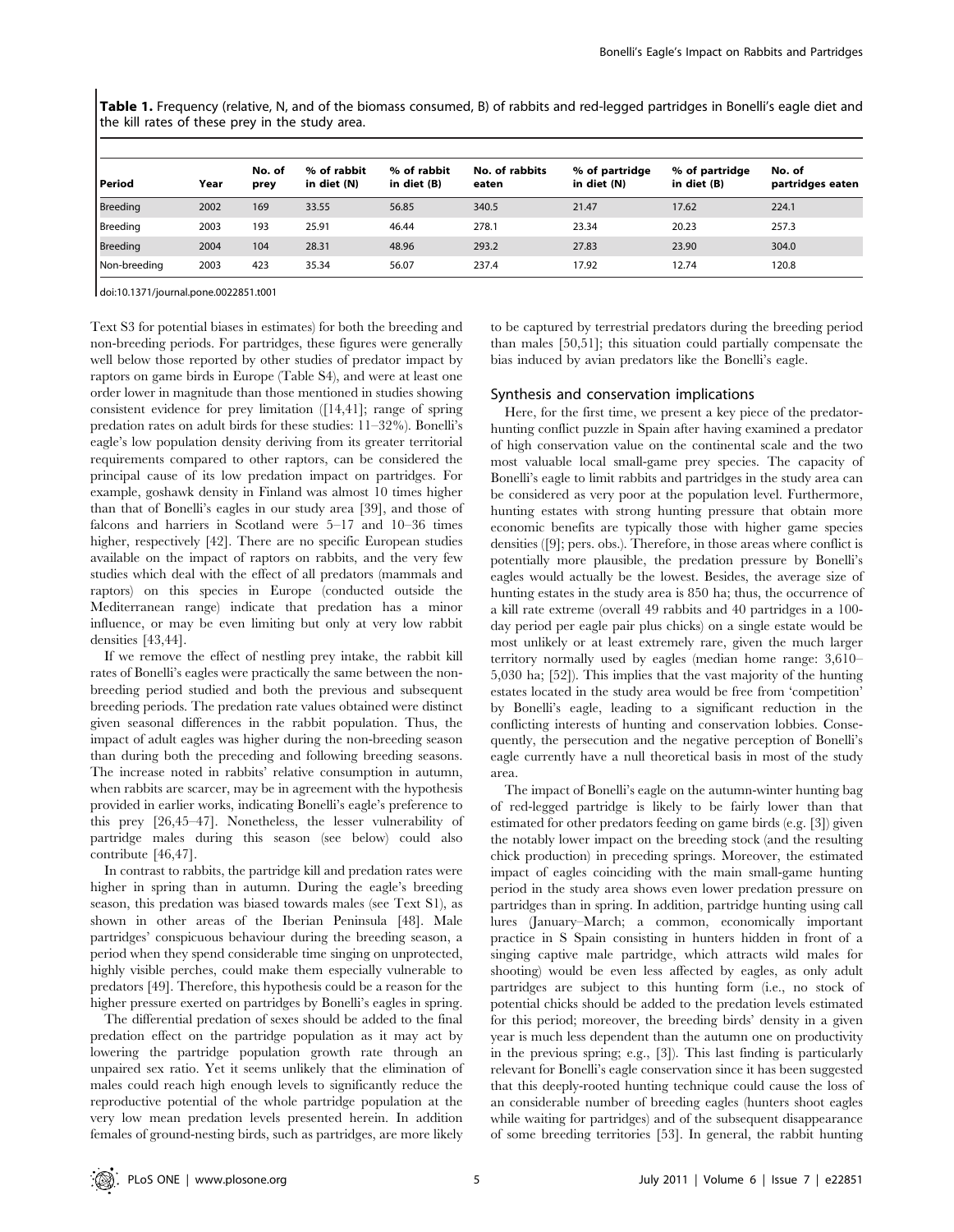| Prey                 | Period       | Year | ransects<br>of<br>E | Prey density<br>(ind./ha) | 95% CI of prey<br>density | Total no. of<br>prey | % of the prey<br>population<br>eaten | rates at a 10% error*<br>maximum predation<br>% minimum and | rates at a 50% error*<br>maximum predation<br>% minimum and |
|----------------------|--------------|------|---------------------|---------------------------|---------------------------|----------------------|--------------------------------------|-------------------------------------------------------------|-------------------------------------------------------------|
| Rabbit               | Breeding     | 2002 | 98                  | 0.1497                    | 0.0879-0.2115             | 18116                | 88                                   | $1.72 - 2.04$                                               | $1.25 - 2.51$                                               |
| Rabbit               | Breeding     | 2003 | 98                  | 0.1785                    | 0.0821-0.2749             | 21600                | 1.29                                 | $1.18 - 1.40$                                               | $0.86 - 1.72$                                               |
| Rabbit               | Breeding     | 2004 | 98                  | 0.2533                    | 0.1379-0.3687             | 30658                | 0.96                                 | $0.88 - 1.04$                                               | $0.64 - 1.28$                                               |
| Rabbit               | Non-breeding | 2003 | 98                  | 0.1267                    | 0.0233-0.2301             | 15329                | I.55                                 | $1.42 - 1.68$                                               | $1.03 - 2.07$                                               |
| Red-legged partridge | Breeding     | 2002 | 98                  | 0.1879                    | 0.1354-0.2607             | 22738                | 0.99                                 | $0.91 - 1.07$                                               | $0.66 - 1.32$                                               |
| Red-legged partridge | Breeding     | 2003 | 98                  | 0.2291                    | 0.0759-0.6917             | 27730                | 0.93                                 | $0.85 - 1.01$                                               | $0.62 - 1.24$                                               |
| Red-legged partridge | Breeding     | 2004 | 98                  | 0.1357                    | 0.0384-0.4798             | 16421                | <b>1.85</b>                          | $1.69 - 2.01$                                               | $1.23 - 2.47$                                               |
| Red-legged partridge | Non-breeding | 2003 | 98                  | 0.2356                    | $0.1473 - 0.3454$         | 28506                | 0.42                                 | $0.38 - 0.46$                                               | $0.28 - 0.56$                                               |

bag would be scarcely affected given this prey's breeding potential and the low values found in the number of individuals taken from the huntable stock ([37]; see before and Text S3 for further discussion).

It is worth highlighting that the Bonelli's eagle population density in our study area is one of the highest in Europe, and that its productivity is the highest ever recorded for this species [27,28]. Therefore, the impact in other areas with similar or greater densities of rabbits and partridges (e.g., in the majority of the C and S of the Iberian Peninsula; [54,55]) is expected to be even lower.

Regarding the possibility of extrapolating our results to other Mediterranean predators, in the specific case of the red-legged partridge, Bonelli's eagle is the Iberian predator whose diet markedly includes more adults as prey [16]. Consequently, only those partridge predators reaching much higher densities than Bonelli's eagles (only the eagle owl Bubo bubo in our study area; [53]) would be able to exert greater pressure on adult partridges, which are precisely those with a greater reproductive potential in the population. Our results also suggest that large raptors such as eagles, precisely the most persecuted species, would have a reduced global impact on game populations if compared to species with smaller territories. Considering, moreover, that large raptors usually kill smaller predators (e.g., [26,56–58]), there seem to be multiple reasons to conserve healthy populations of large eagles in hunting exploitation areas.

The fact that the partridge is not the Bonelli's eagle's principal prey [26,46,47], in combination with this raptor's low potential impact on this species (this study), suggests that the vernacular name of the eagle in Spanish (literally, the 'partridge-eating eagle') could actually overestimate its role as a limiting factor in the partridge population dynamics; thus, such an apparently trivial factor, its common name, may have traditionally favoured its persecution.

## Supporting Information

Table S1 Spanish predators including  $>5\%$  of rabbit (''rabbit consumers'') and red-legged partridge (''partridge consumers'') in their diet, together with their national and international conservation statuses. (DOC)

Table S2 Prey weighed to calculate the biomass ingested by eagles.

(DOC)

Table S3 Results of the sensitivity evaluation of each parameter in the Lindén & Wikman (1983) equation. (DOC)

Table S4 Raptor predation rates on wild populations of adult game birds in Europe.

(DOC)

Text S1 Calculation of the biomass consumed and food requirements of Bonelli's eagles. (DOC)

Text S2 Sensitivity analysis of the impact estimates. (DOC)

Text S3 Biases in the impact estimates. (DOC)

#### Acknowledgments

The authors sincerely thank the following people: fieldwork was partially undertaken by part of the team responsible for monitoring Bonelli's eagle in Granada (J. Bautista, J.F. Sánchez-Clemot, F. Molino, M. Otero and G. Valenzuela); J. Real provided data on eagle dietary requirements; J.

Table 2. Census results and predation rates on rabbits and red-legged partridges in the study area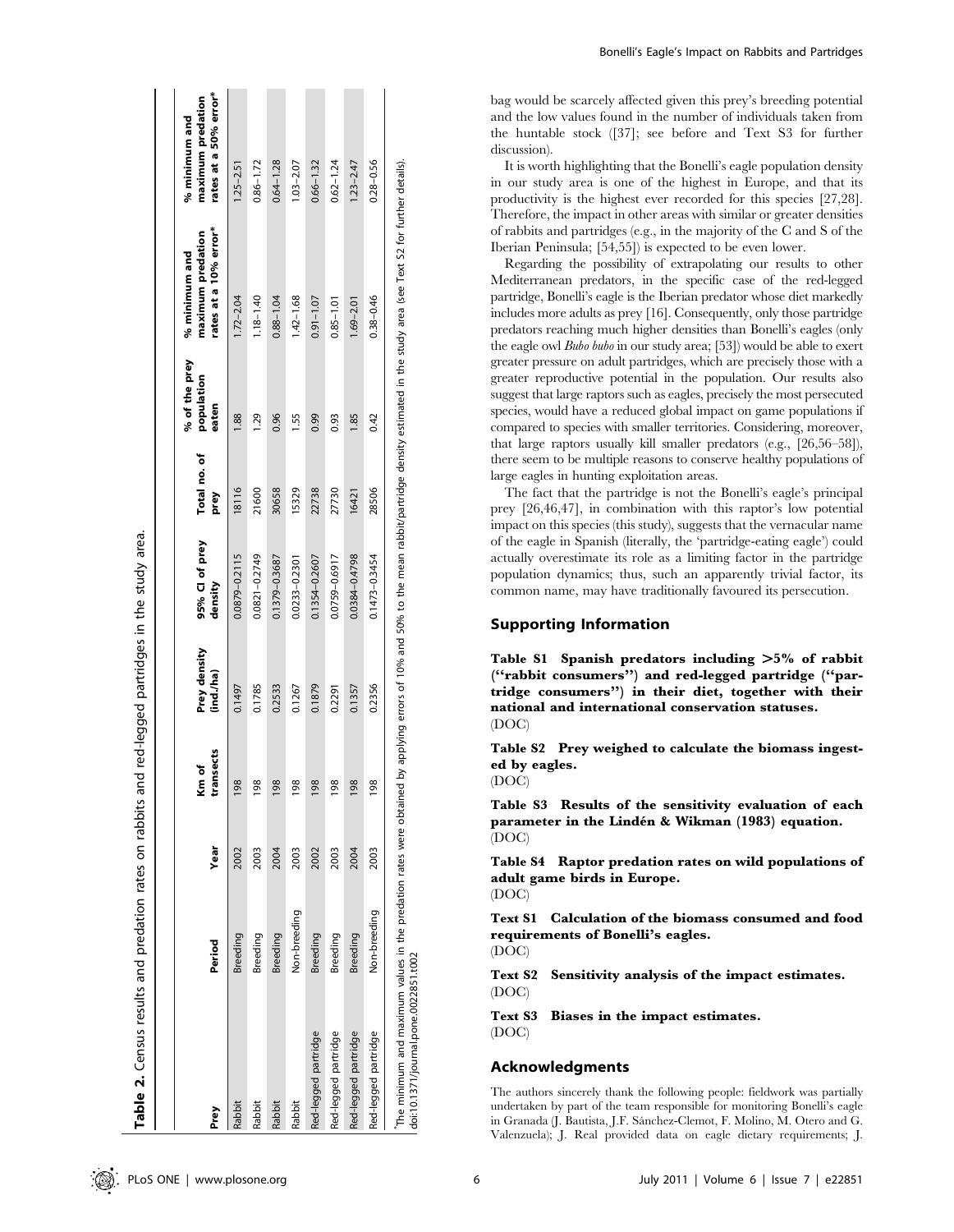#### References

- 1. Crawley MJ (1992) Natural enemies. The Population Biology of Predators, Parasites and Diseases. Oxford: Blackwell Scientific Publications. 579 p.
- 2. Newton I (1998) Population Limitation in Birds. London: Academic Press. 597 p.
- 3. Valkama J, Korpimäki E, Arroyo B, Beja P, Bretagnolle V, et al. (2005) Birds of prey as limiting factors of gamebird populations in Europe: a review. Biol Rev 80: 171–203.
- 4. Holt AR, Davies ZG, Tyler C, Staddon S (2008) Meta-analysis of the effects of predation on animal prey abundance: evidence from UK vertebrates. PLoS ONE 3: e2400.
- 5. Park KJ, Graham KE, Calladine J, Wernham CW (2008) Impacts of birds of prey on gamebirds in the UK: a review. Ibis 150: 9–26.
- 6. Kenward R (1999) Raptor predation problems and solutions. J Raptor Res 33: 73–75.
- 7. Thirgood SJ, Redpath SM, Newton I, Hudson P (2000) Raptors and Red Grouse: Conservation conflicts and managements solutions. Conserv Biol 14: 95–104.
- 8. Whitfield DP, McLeod DRA, Watson J, Fielding AH, Haworth PF (2003) The association of grouse moor in Scotland with the illegal use of poisons to control predators. Biol Conserv 114: 157–163.
- 9. Virgós E, Travaini A (2005) Relationship between small-game hunting and carnivore diversity in central Spain. Biodivers Conserv 14: 3475–3486.
- 10. Thirgood SJ, Redpath SM (2008) Hen harriers and red grouse: science, politics and human-wildlife conflict. J Appl Ecol 45: 1550–1554.
- 11. Kenward RE, Hall DG, Walls SS, Hodder KH (2001) Factors affecting predation by buzzards Buteo buteo on released pheasants Phasianus colchicus. J Appl Ecol 38: 813–822.
- 12. REGHAB (2002) Reconciling game bird hunting and biodiversity. V Forework Program of the European Union. Proposal number: EKV-2000-00637. Geneva, Switzerland.
- 13. Marcström V, Kenward RE, Engren E (1988) The impact of predation on boreal tetraonids during vole cycles: an experimental study. J Anim Ecol 57: 859–872.
- 14. Thirgood SJ, Redpath SM, Rothery P, Aebischer NJ (2000) Raptor predation and population limitation in red grouse. J Anim Ecol 69: 504–516.
- 15. Owen-Smith N, Mills MGL (2008) Predator-prey size relationships in an African large-mammal food web. J Anim Ecol 77: 173–183.
- 16. Moleón M, Almaraz P, Sánchez-Zapata JA (2008) An emerging infectious disease triggering large-scale hyperpredation. PLoS ONE 3: e2307.
- 17. Delibes-Mateos M, Delibes M, Ferreras P, Villafuerte R (2008) Key role of European rabbits in the conservation of the western Mediterranean basin hotspot. Conserv Biol 22: 1106–1117.
- 18. Moleón M (2007) Interacciones ecológicas entre depredadores y presas: águilas perdiceras, conejos y perdices [PhD thesis]. Granada: University of Granada. 161 p.
- 19. Arroyo B, Redpath S, Viñuela J (2001) Reconciling bird hunting and biodiversity. Abstracts in the Raptor Research Foundation Annual Meeting, Winnipeg, Manitoba, Canada.
- 20. Villafuerte R, Viñuela J, Blanco JC (1998) Extensive predator persecution caused by crash in a game species: the case of Red Kites and Rabbits in Spain. Biol Conserv 84: 181–188.
- 21. Madroño A, González C, Atienza JC, eds. Libro Rojo de las Aves de España. Madrid: DGB-SEO/Birdlife. 452 p.
- 22. Palomo LJ, Gisbert J, Blanco JC (2007) Atlas y Libro Rojo de los Mamíferos Terrestres de España. Madrid: DGB-SECEM-SECEMU. 586 p.
- 23. Carrete M, Grande JM, Tella JL, Sánchez-Zapata JA, Donázar JA, et al. (2007) Habitat, human pressure, and social behavior: Partialling out factors affecting large-scale territory extinction in an endangered vulture. Biol Conserv 136: 143–154.
- 24. BirdLife International (2004) Birds in Europe. Population estimates, trends and conservation status, BirdLife Conservation Series No. 12. Cambridge: BirdLife International. 374 p.
- 25. Real J (2004) Águila-Azor Perdicera, Hieraaetus fasciatus. In: Madroño A, González C, Atienza JC, eds. Libro Rojo de las Aves de España. Madrid: DGB-SEO/Birdlife. pp 154–157.
- 26. Moleón M, Sánchez-Zapata J, Real J, García-Charton JA, Gil-Sánchez JM, et al. (2009) Large-scale spatio-temporal shifts in the diet of a predator mediated by an emerging infectious disease of its main prey. J Biogeogr 36: 1502–1515.
- 27. Moleón M (2006) El águila perdicera en Andalucía. In: del Moral JC, ed. El águila perdicera en España. Población en 2005 y método de censo. Madrid: SEO/Birdlife. pp 24–49.

## Author Contributions

Conceived and designed the experiments: MM JAS-Z JMG-S. Performed the experiments: MM JAS-Z JMG-S JMB-A EB-D. Analyzed the data: MM. Wrote the paper: MM JAS-Z JMG-S EV.

- 28. Gil-Sánchez JM, Moleón M, Otero M, Bautista J (2004) A nine-year study of successful breeding in a Bonelli's eagle population in southeast Spain: a basis for conservation. Biol Conserv 118: 685–694.
- 29. Consejería de Medio Ambiente (2008) Programa de Actuaciones para la Conservación del Águila Perdicera en Andalucía (II). Technical report, Egmasa-Consejería de Medio Ambiente, Junta de Andalucía, Jaén. 661 p.
- 30. Real J (1996) Biases in diet study methods in the Bonelli's eagle. J Wildlife Manage 60: 632–638.
- 31. Jovani R, Tella JL (2006) Parasite prevalence and sample size: misconceptions and solutions. Trends Parasitol 22: 214–218.
- 32. Tellería JL (1986) Manual para el censo de los vertebrados terrestres. Madrid: Raíces.
- 33. Palomares F, Delibes M, Revilla E, Calzada J, Fedriani JM (2001) Spatial ecology of Iberian lynx and abundance of European rabbits in southwestern Spain. Wildlife Monogr 148: 1–36.
- 34. Thomas L, Laake JL, Strindberg S, Marques FFC, Buckland ST, et al. (2006) Distance 5.0. Release "x"<sup>1</sup>. Research Unit for Wildlife Population Assessment, University of St. Andrews, UK. Available: http://www.ruwpa.st-and.ac.uk/ distance/ via the Internet. Accessed: 1 July 2009.
- 35. Braza F, Álvarez F, Pintos R (1985) Gregarismo de la perdiz roja (Alectoris rufa) en Doñana. Ardeola 32: 39-47.
- 36. Minguez E, Angulo E, Siebering V (2001) Factors influencing length of the postfledging period and timing of dispersal in Bonelli's eagle (Hieraaetus fasciatus) in southwestern Spain. J Raptor Res 35: 228–234.
- 37. Soriguer RC (1981) Biología y dinámica de una población de conejos (Oryctolagus cuniculus L.) en Andalucía occidental. Doñana, Acta Vertebrata 8(special vol.): 1–377.
- 38. Gil-Sánchez JM, Valenzuela G, Sánchez JF (1999) Iberian wild cat Felis silvestris tartessia predation on rabbit Oryctolagus cuniculus: functional response and age selection. Acta Theriol 44: 421–428.
- 39. Lindén H, Wikman M (1983) Goshawk predation on tetraonids: availability of prey and diet of the predator in breeding season. J Anim Ecol 52: 953–968.
- 40. Gil-Sa´nchez JM (2000) Efecto de la altitud y la disponibilidad de presas en la fenología de puesta del Águila-azor Perdicera (Hieraaetus fasciatus) en la provincia de Granada (SE de España). Ardeola 47: 1-8.
- 41. Nielsen OK (1999) Gyrfalcon predation on ptarmigan: numerical and functional response. J Anim Ecol 68: 1034–1050.
- 42. Redpath SM, Thirgood SJ (1999) Numerical and functional responses in generalist predators: hen harriers and peregrines on Scottish grouse moors. Anim Ecol 68: 879-892.
- 43. Erlinge S, Göransson G, Högstedt G, Jansson G, Liberg O, et al. (1984) Can vertebrate predators regulate their prey? Am Nat 123: 125–133.
- 44. Trout RC, Tittensor AM (1989) Can predators regulate wild Rabbit Oryctolagus cuniculus population density in England and Wales? Mammal Rev 19: 153–173.
- 45. Gil-Sánchez JM (1998) Selección de presa por el Águila Perdicera (Hieraaetus fasciatus) durante el periodo de nidificación en la provincia de Granada (SE de Espan˜a). Ardeola 45: 151–160.
- 46. Moleón M, Gil-Sánchez JM, Real J, Sánchez-Zapata JA, Bautista J, et al. (2007) Non-breeding feeding ecology of territorial Bonelli's eagles Hieraaetus fasciatus in the Iberian Peninsula. Ardeola 54: 135–143.
- 47. Moleón M, Bautista J, Sánchez-Zapata J, Gil-Sánchez JM (2009) Diet of nonbreeding Bonelli's Eagles Hieraaetus fasciatus at settlement areas of southern Spain. Bird Study 56: 142–146.
- 48. Palma L, Beja P, Pais M, Cancela da Fonseca L (2006) Why do raptors take domestic prey? The case of Bonelli's eagle and pigeons. J Appl Ecol 43: 1075–1086.
- 49. Donázar JA, Castién E (1989) Predación del búho real (Bubo bubo) sobre la perdiz roja (Alectoris rufa): selección de edad y sexo. Doñana, Acta Vertebrata 16: 219–225.
- 50. Nadal J, Nadal J, Rodríguez-Teijeiro JD (1996) Red-legged partridge (Alectoris rufa) age and sex ratios in declining populations in Huesca (Spain) applied to management. Rev Ecol-Terre Vie 51: 243–257.
- 51. Donald PF (2007) Adult sex ratios in wild bird populations. Ibis 149: 671–692.
- 52. Bosch R, Real J, Tinto´ A, Zozaya EL, Castell C (2010) Home-ranges and patterns of spatial use in territorial Bonelli's Eagles Aquila fasciata. Ibis 152: 105–117.
- 53. Moleón M, Barea-Azcón JM, Ballesteros-Duperón E, Chirosa M, Gil-Sánchez JM, et al. (2004) Distribución, estima numérica y tendencia poblacional de las aves rapaces (Órdenes Falconiformes y Estrigiformes) de la provincia de Granada durante la última década. Acta Granatense 3: 11–34.
- 54. Blanco-Aguiar JA, Virgós E, Villafuerte R (2003) Perdiz Roja ${\it Alectoris}$ rufa. In: Martí R, del Moral JC, eds. Atlas de las Aves Reproductoras de España. Madrid: DGCN-SEO/Birdlife. pp 212–213.